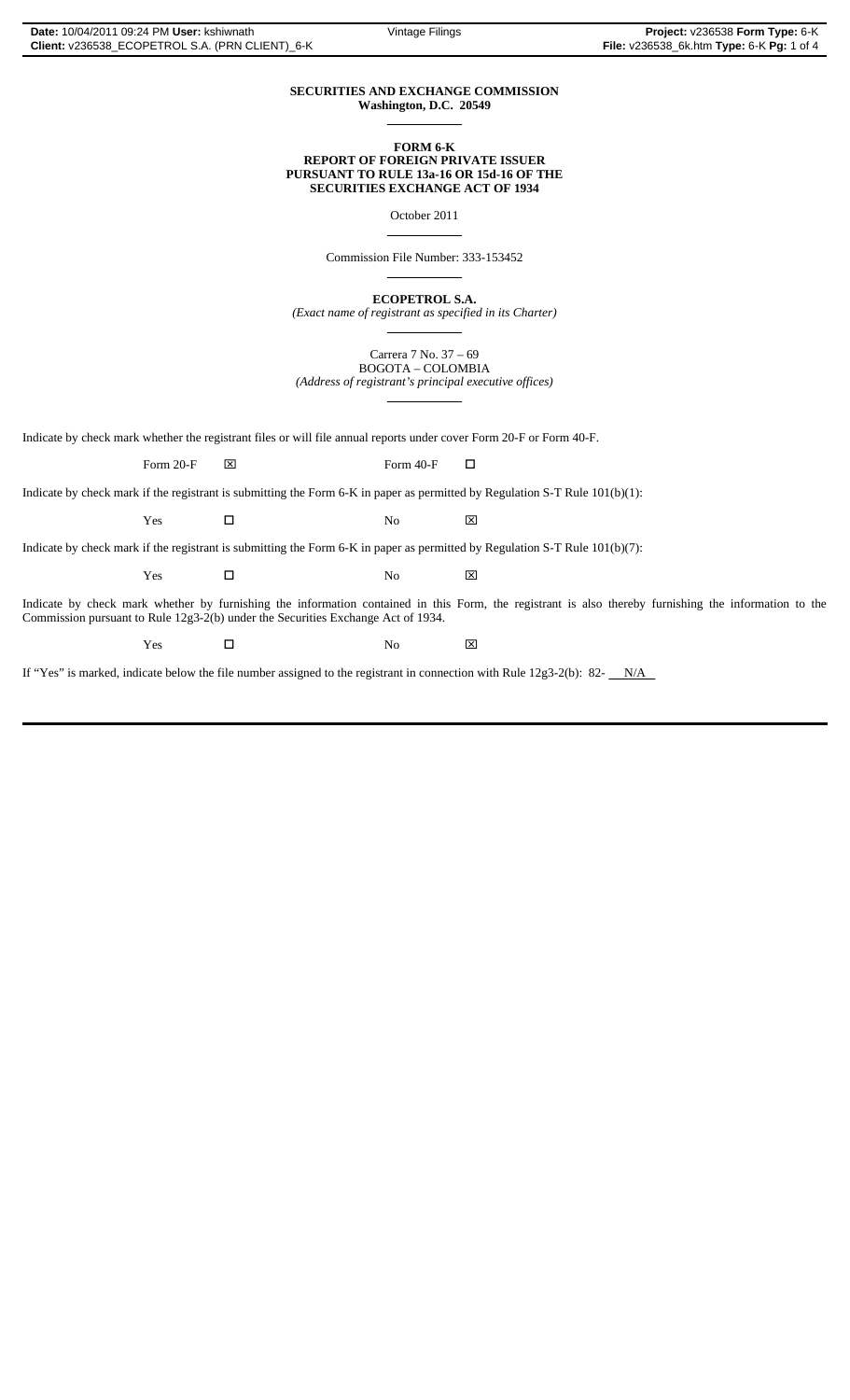

## **ECOPETROL ANNOUNCES THE RESULTS OF THE SECOND ROUND OF ITS EQUITY OFFERING PROGRAM**

Ecopetrol (BVC: ECOPETROL; NYSE: EC; BVL: EC; TSX: ECP) reports the results of the Second Round of the Equity Offering Program that took place between July 27 and August 17 of 2011.

A total of 644,185,868 shares were allotted, equivalent to COP\$2.38 trillion.

Stockholders who acquired shares in the Second Round will be entitled to the dividend payment starting on October 25, 2011, providing that the Colombian Securities Regulations for that purpose are met.

The offering was addressed exclusively to Colombian investors.

## **Bogota, Colombia, October 4, 2011**

---------------------------------------------------

*Ecopetrol is Colombia's largest integrated oil & gas company, where it accounts for 60% of total production. It is one of the top 40 oil companies in the world and the fourth largest oil company in Latin America. The Company is also involved in exploration and production activities in Brazil, Peru and the United States Gulf Coast, and owns the main refineries in Colombia, most of the network of oil and multiple purpose pipelines in the country, petrochemical plants, and is entering into the biofuels business.*

*This release contains forward-looking statements relating to the prospects of the business, estimates for operating and financial results, and those related to growth prospects of Ecopetrol. These are merely projections and, as such, are based exclusively on the expectations of management concerning the future of the business and its continued access to capital to fund the Company's business plan. Such forward-looking statements depend, substantially, on changes in market conditions, government regulations, competitive pressures, the performance of the Colombian economy and the industry, among other factors; therefore, they are subject to change without prior notice.*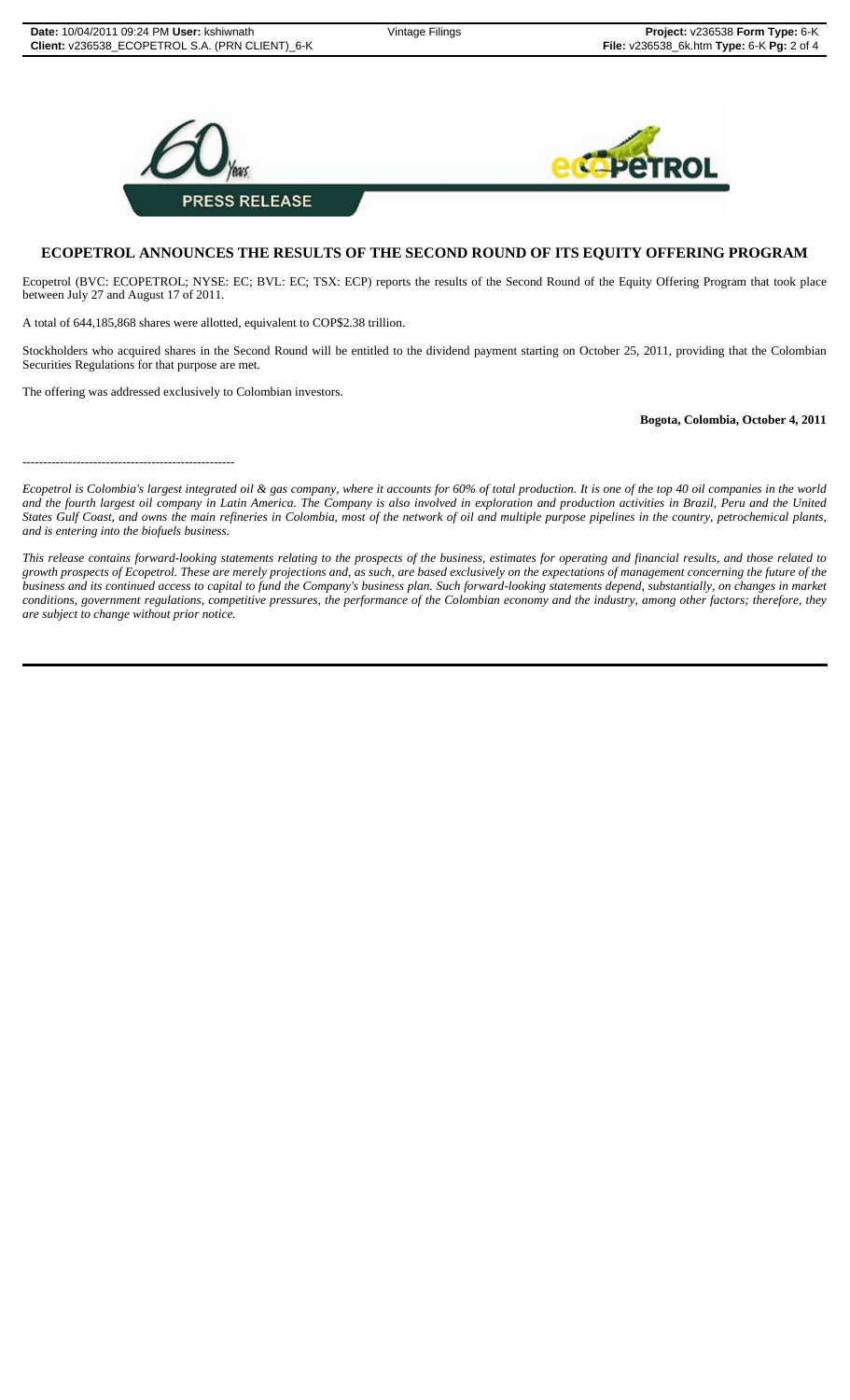



**Contact us for any additional information:**

**Investor Relations Alejandro Giraldo** Phone: +571-234-5190 Email: investors@ecopetrol.com.co

**Media Relations (Colombia) Mauricio Tellez** Phone: + 571-2345377 Fax: +571-2344480 Email: mtellez@ecopetrol.com.co

Website: www.ecopetrol.com.co